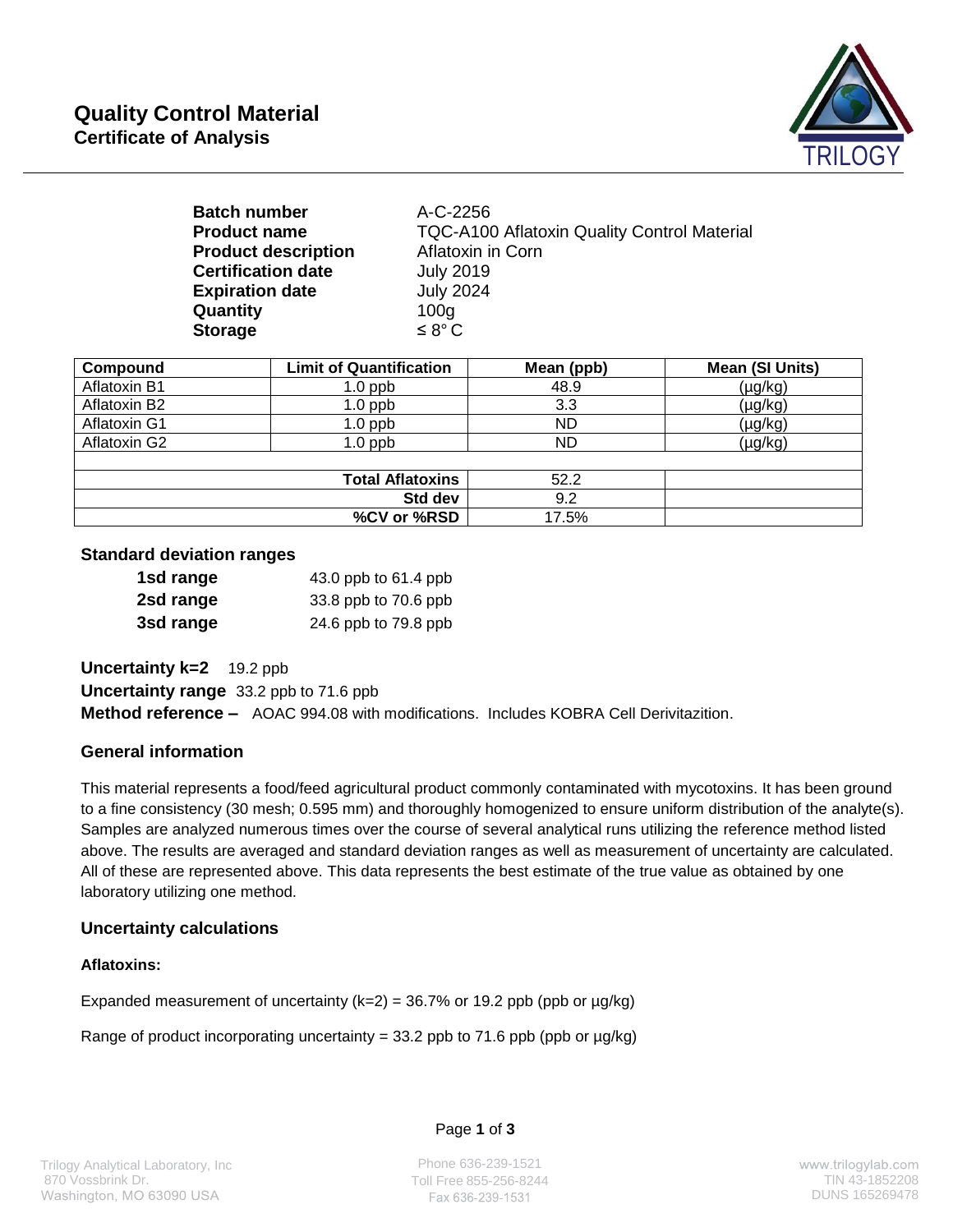

# **Method used for certification**

To obtain the results above, 30 different extracts were prepared on a minimum of 4 different analyses dates. HPLC Aflatoxin samples were extracted with 84/16 acetonitrile/water for 1 hour on an Eberbach shaker. Samples were analyzed by the method reference above. These results represent the results you would find from one laboratory performing one specific method repeatedly over the course of several days. The standard deviation ranges noted above represent results you would anticipate with 68% (1 sd range), 95% (2 sd range) and 99% (3 sd range) confidence with the method specifics listed above. Additionally, uncertainty has been calculated and the range is also reported above. These ranges will allow you, the end user to determine which range best suits your individual requirements. Results of this sample may vary with methodology and extraction procedures utilized in your laboratory. These results relate only to the sample material listed above. The value is the best estimate of the true value based on these multiple analyses.

# **Minimum sample size**

Results shown above represent 25.0 gram extractions. Increasing the sample size extracted may provide results with decreased ranges. Less than 5.0 gram sample extractions are not recommended.

### **Intended use**

This material is intended for laboratory use only and is not intended for animal or human consumption. Quality Control Materials can be used for laboratory quality control, training tools, method comparisons, method validations, intra laboratory comparisons, inter laboratory comparisons, method bias indicators, verification of laboratory performance and method troubleshooting by HPLC, GC, MS, MSMS, or TLC.

# **Storage**

Material should be stored below 8° C in the original foil zippered pouch. After opening, ensure bag is completely sealed prior to returning to storage. Trilogy Analytical Laboratory is not responsible for changes in the product due to improper storage of material.

# **Instructions for use**

Allow material to come to room temperature before use to prevent moisture condensation in packet. Recommended minimum subsample is 5.0 grams. Samples should be sealed promptly and returned to recommended storage conditions after use. The expiration date of this material represents the most accurate expiration based on current knowledge and applies only to product that has been stored and handled correctly.

# **Safety precautions**

Good laboratory practices should be observed while handling all Trilogy Reference Materials. Follow the recommended precautionary measures (OSHSA 29 CFR 1910.1450) for handling chemicals and powders. Avoid contact with eyes, skin, and clothing. Use adequate general or local exhaust ventilation to keep airborne concentrations below the permissible exposure limits. This product is for laboratory use only and is not intended for animal or human consumption. For specific product Safety Data Sheets, contact Trilogy Analytical Laboratory.

Page **2** of **3**

Phone 636-239-1521 Toll Free 855-256-8244 TlN 43-1852208 Fax 636-239-1531